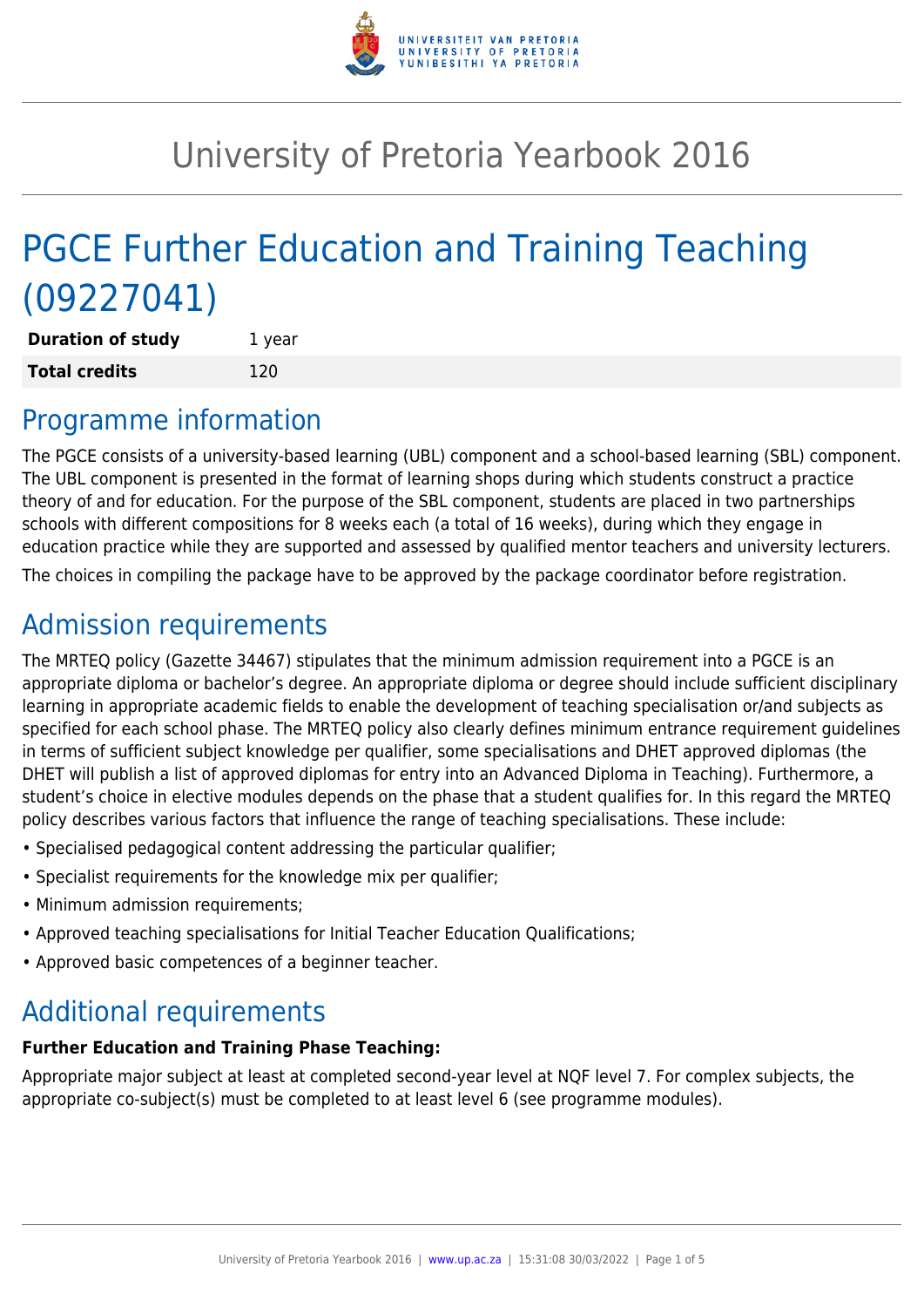

# Other programme-specific information

#### **Elective modules:**

#### **Choose one of the following subject methodologies in accordance with the admission requirements (relevant academic modules are indicated in brackets)**

^The offering of these modules will depend on the number of student enrolments and the availability of staff to present the modules.

Accounting

Afrikaans

^African languages

Business studies (Business management, Entrepreneurship, Business administration)

Computer application technology

Consumer studies (Nutrition, Clothing)

Economics (Economics, Business economics)

English

Geography

History

Hospitality studies (Hotel and catering)

Information technology (Computer, Multimedia or related modules)

Life orientation (Psychology or related modules)

Life sciences (Biology, Zoology, Botany, Physiology, Genetics, Microbiology, Biotechnology or any other related academic module)

Mathematical literacy

**Mathematics** 

^Physical science (Physics, Chemistry, Applied science or any other related academic module)

- ^Tourism
- ^Visual arts
- ^Music
- ^Dramatic arts

^Dance studies

#### **Class attendance**

The teacher education programmes of the Faculty of Education have been approved and accredited by the Department of Education. Due to the fact that the Faculty places high emphasis on the development of skills and competences, class attendance is compulsory for all student teachers for the full duration of the training period specified by SAQA (South African Qualification Authority).

#### **Programme delivery**

The PGCE consists of a university-based learning (UBL) component and a school-based learning (SBL) component. The UBL component is presented in the format of learning shops during which students construct a practice theory of and for education. For the purpose of the SBL component, students are placed in two partnership schools with different compositions for 6 weeks each (a total of 12 weeks), during which they engage in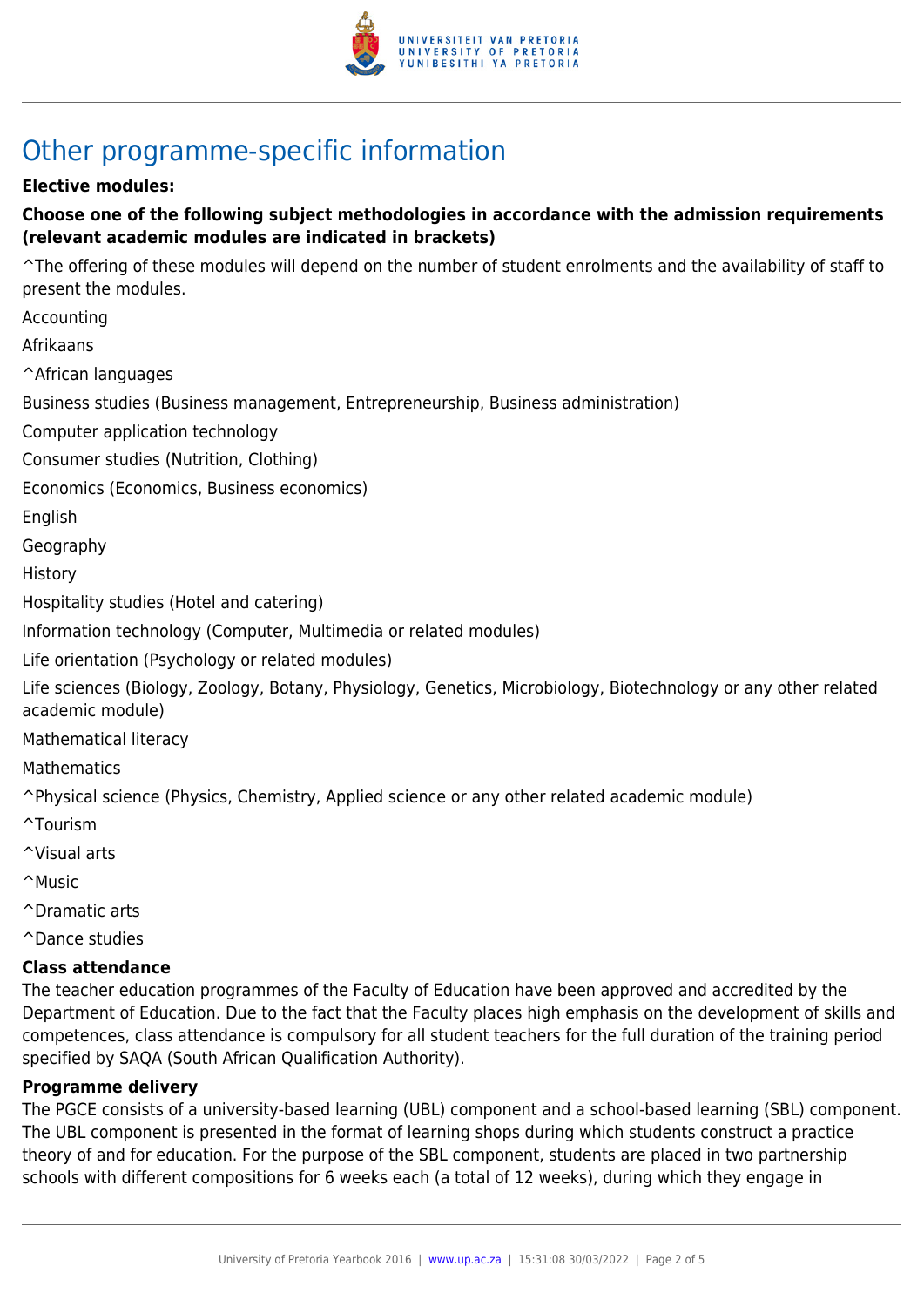

education practice while they are supported and assessed by qualified mentor teachers and university mentor lecturers.

# Examinations and pass requirements

PPF 400 and PRO 410 are assessed through continuous and integrated assessment conducted on beginner teacher competence-based criteria. Assessment and feedback will be done continuously, as well as at the end of the first semester. At the end of the year students willbe required to demonstrate their professional growth through a portfolio.

#### **Special examinations in the Faculty of Education**

A final-year student, who has failed a maximum of three semester modules or their equivalent with a final mark of at least 40% in each, may be admitted by the Dean to a special examination in these modules during January of the following year, provided that this will enable the student to comply with all the requirements for the certificate.

### Pass with distinction

The PGCE will be awarded with distinction to a student who obtained 75% in each of the Professional development (PPF 400), Facilitating learning (FCL 400) and the specialisation module(s), as well as an average of 75% in all the other modules.

# General information

#### **Computer literacy**

The computer literacy of all students will be determined by a proficiency test. Students are placed in a specified computer literacy module according to their performance in the proficiency test.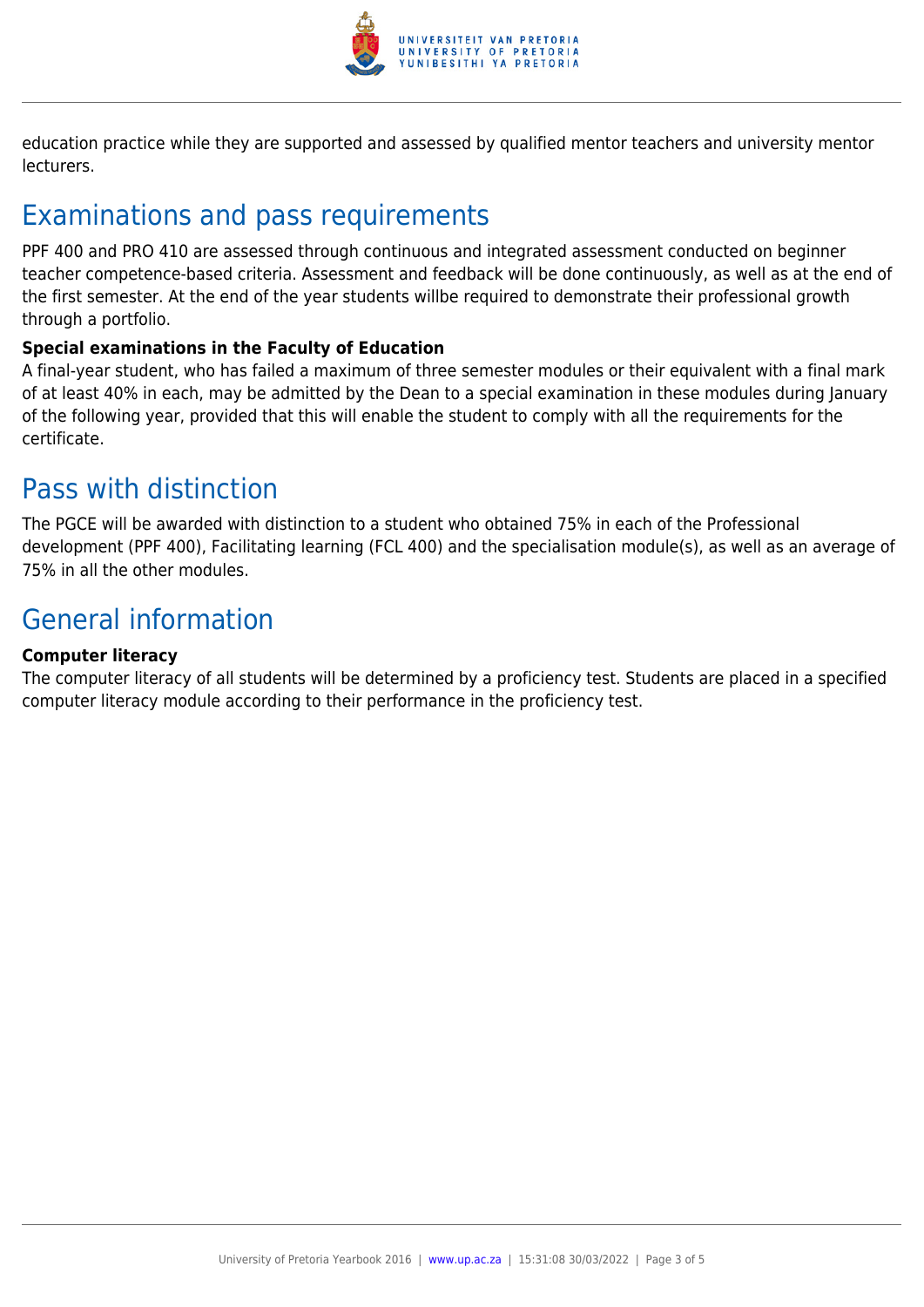

# Curriculum: Final year

#### **Minimum credits: 139**

#### **Fundamental modules**

[Foundations of education 401](https://www.up.ac.za/mechanical-and-aeronautical-engineering/yearbooks/2016/modules/view/FOE 401) (FOE 401) - Credits: 8.00 [Global and social perspectives in education 401](https://www.up.ac.za/mechanical-and-aeronautical-engineering/yearbooks/2016/modules/view/GPE 401) (GPE 401) - Credits: 8.00 [Professional practice 471](https://www.up.ac.za/mechanical-and-aeronautical-engineering/yearbooks/2016/modules/view/JFP 471) (JFP 471) - Credits: 3.00

#### **Core modules**

[Teaching Practice 410](https://www.up.ac.za/mechanical-and-aeronautical-engineering/yearbooks/2016/modules/view/PRO 410) (PRO 410) - Credits: 12.00 [Teaching Practice 420](https://www.up.ac.za/mechanical-and-aeronautical-engineering/yearbooks/2016/modules/view/PRO 420) (PRO 420) - Credits: 12.00 [Conversational Competence: Sepedi 100](https://www.up.ac.za/mechanical-and-aeronautical-engineering/yearbooks/2016/modules/view/CCI 100) (CCI 100) - Credits: 12.00 [Conversational Competence: IsiZulu 100](https://www.up.ac.za/mechanical-and-aeronautical-engineering/yearbooks/2016/modules/view/CCZ 100) (CCZ 100) - Credits: 12.00 [Facilitating learning 401](https://www.up.ac.za/mechanical-and-aeronautical-engineering/yearbooks/2016/modules/view/FCL 401) (FCL 401) - Credits: 12.00 [Information and communication technology 410](https://www.up.ac.za/mechanical-and-aeronautical-engineering/yearbooks/2016/modules/view/ICT 410) (ICT 410) - Credits: 6.00 [Technology in teaching 401](https://www.up.ac.za/mechanical-and-aeronautical-engineering/yearbooks/2016/modules/view/ICT 401) (ICT 401) - Credits: 6.00 [Learning theories and assessment in teaching 401](https://www.up.ac.za/mechanical-and-aeronautical-engineering/yearbooks/2016/modules/view/LNT 401) (LNT 401) - Credits: 18.00 [Professional ethics and law in teaching 410](https://www.up.ac.za/mechanical-and-aeronautical-engineering/yearbooks/2016/modules/view/PEL 410) (PEL 410) - Credits: 6.00 [Professional development 401](https://www.up.ac.za/mechanical-and-aeronautical-engineering/yearbooks/2016/modules/view/PPF 401) (PPF 401) - Credits: 8.00 [Learning support education 402](https://www.up.ac.za/mechanical-and-aeronautical-engineering/yearbooks/2016/modules/view/JLD 402) (JLD 402) - Credits: 6.00

#### **Elective modules**

[Methodology of Design 400](https://www.up.ac.za/mechanical-and-aeronautical-engineering/yearbooks/2016/modules/view/VDE 400) (VDE 400) - Credits: 20.00 [Methodology of Foreign Languages 400](https://www.up.ac.za/mechanical-and-aeronautical-engineering/yearbooks/2016/modules/view/VFL 400) (VFL 400) - Credits: 20.00 [Methodology of Music 410](https://www.up.ac.za/mechanical-and-aeronautical-engineering/yearbooks/2016/modules/view/VMU 410) (VMU 410) - Credits: 20.00 [Methodology of Mathematics 410](https://www.up.ac.za/mechanical-and-aeronautical-engineering/yearbooks/2016/modules/view/VWS 410) (VWS 410) - Credits: 20.00 [Methodology of Visual arts 410](https://www.up.ac.za/mechanical-and-aeronautical-engineering/yearbooks/2016/modules/view/VVK 410) (VVK 410) - Credits: 20.00 [Methodology of Mathematical literacy 410](https://www.up.ac.za/mechanical-and-aeronautical-engineering/yearbooks/2016/modules/view/VWG 410) (VWG 410) - Credits: 20.00 [Methodology of Tourism 410](https://www.up.ac.za/mechanical-and-aeronautical-engineering/yearbooks/2016/modules/view/VTO 410) (VTO 410) - Credits: 20.00 [Methodology of Accounting 410](https://www.up.ac.za/mechanical-and-aeronautical-engineering/yearbooks/2016/modules/view/VRK 410) (VRK 410) - Credits: 20.00 [Methodology of Computer Application Technology 410](https://www.up.ac.za/mechanical-and-aeronautical-engineering/yearbooks/2016/modules/view/VRG 410) (VRG 410) - Credits: 20.00 [Methodology of Physical Sciences 410](https://www.up.ac.za/mechanical-and-aeronautical-engineering/yearbooks/2016/modules/view/VNS 410) (VNS 410) - Credits: 20.00 [Research Project 400](https://www.up.ac.za/mechanical-and-aeronautical-engineering/yearbooks/2016/modules/view/JNM 400) (JNM 400) - Credits: 20.00 [Methodology of Afrikaans 410](https://www.up.ac.za/mechanical-and-aeronautical-engineering/yearbooks/2016/modules/view/VAF 410) (VAF 410) - Credits: 20.00 [Methodology of African languages 410](https://www.up.ac.za/mechanical-and-aeronautical-engineering/yearbooks/2016/modules/view/VAT 410) (VAT 410) - Credits: 20.00 [Methodology of Business studies 410](https://www.up.ac.za/mechanical-and-aeronautical-engineering/yearbooks/2016/modules/view/VBT 410) (VBT 410) - Credits: 20.00 [Methodology of dance studies 410](https://www.up.ac.za/mechanical-and-aeronautical-engineering/yearbooks/2016/modules/view/VDD 410) (VDD 410) - Credits: 20.00 [Methodology of Dramatic Arts 410](https://www.up.ac.za/mechanical-and-aeronautical-engineering/yearbooks/2016/modules/view/VDU 410) (VDU 410) - Credits: 20.00 [Methodology of Engineering Graphics and Design 400](https://www.up.ac.za/mechanical-and-aeronautical-engineering/yearbooks/2016/modules/view/VEG 400) (VEG 400) - Credits: 20.00 [Methodology of Economics 410](https://www.up.ac.za/mechanical-and-aeronautical-engineering/yearbooks/2016/modules/view/VEK 410) (VEK 410) - Credits: 20.00 [Methodology of English 410](https://www.up.ac.za/mechanical-and-aeronautical-engineering/yearbooks/2016/modules/view/VES 410) (VES 410) - Credits: 20.00 [Methodology of Geography 410](https://www.up.ac.za/mechanical-and-aeronautical-engineering/yearbooks/2016/modules/view/VGG 410) (VGG 410) - Credits: 20.00 [Methodology of History 410](https://www.up.ac.za/mechanical-and-aeronautical-engineering/yearbooks/2016/modules/view/VGS 410) (VGS 410) - Credits: 20.00 [Methodology of Hospitality Studies 410](https://www.up.ac.za/mechanical-and-aeronautical-engineering/yearbooks/2016/modules/view/VHS 410) (VHS 410) - Credits: 20.00 [Methodology of Consumer Studies 410](https://www.up.ac.za/mechanical-and-aeronautical-engineering/yearbooks/2016/modules/view/VHT 410) (VHT 410) - Credits: 20.00 [Methodology of Information Technology 410](https://www.up.ac.za/mechanical-and-aeronautical-engineering/yearbooks/2016/modules/view/VIG 410) (VIG 410) - Credits: 20.00